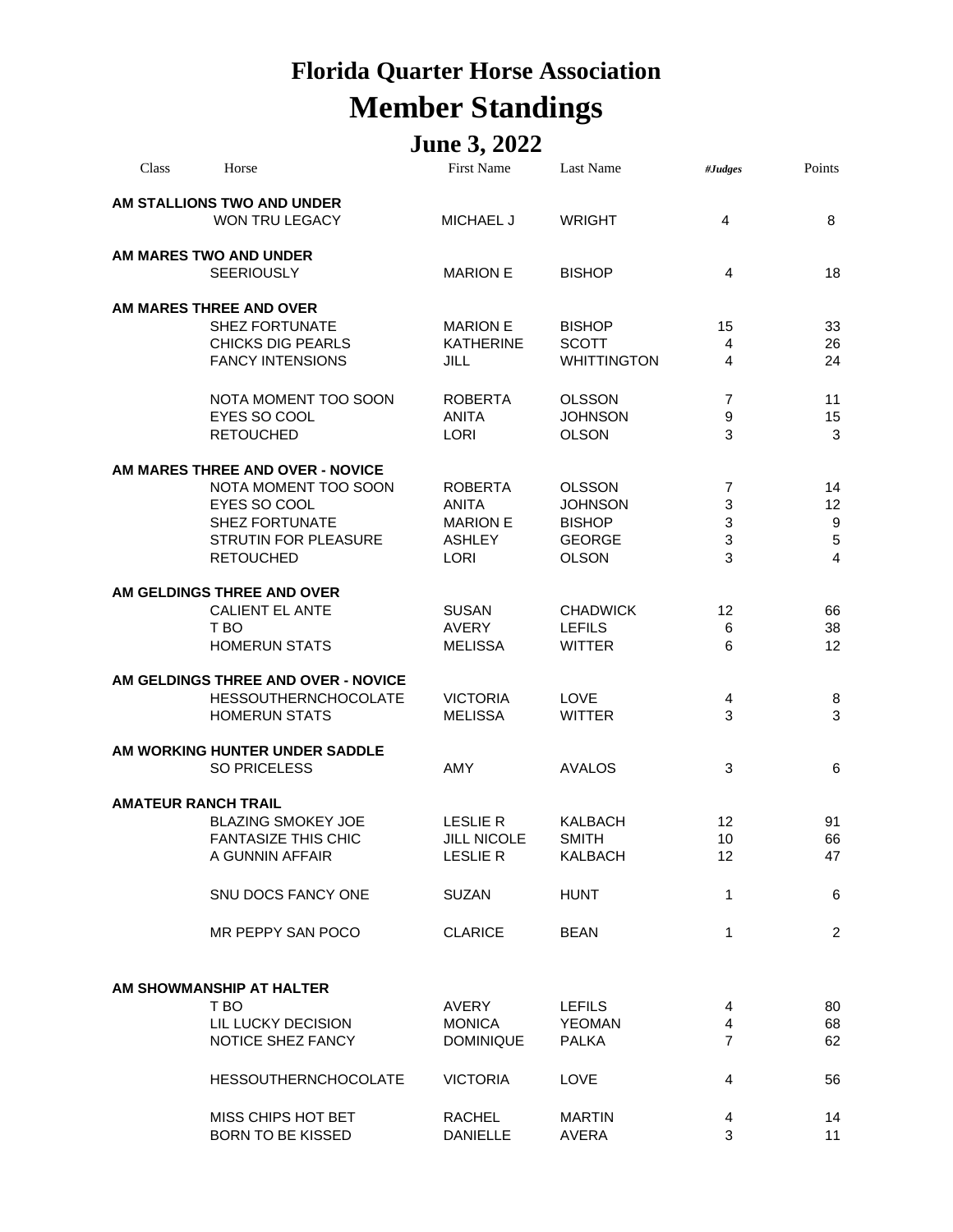|                              | AM SHOWMANSHIP AT HALTER - NOVICE |                    |                   |                         |     |
|------------------------------|-----------------------------------|--------------------|-------------------|-------------------------|-----|
|                              | T BO                              | <b>AVERY</b>       | <b>LEFILS</b>     | 10                      | 172 |
|                              | NOTICE SHEZ FANCY                 | <b>DOMINIQUE</b>   | <b>PALKA</b>      | $\overline{7}$          | 107 |
|                              | NOTA MOMENT TOO SOON              | <b>ROBERTA</b>     | <b>OLSSON</b>     | 10                      | 102 |
|                              | <b>BLAZING HOT MOVES</b>          | JAYE E             | <b>COOKE</b>      | 4                       | 94  |
|                              | LIL LUCKY DECISION                | <b>MONICA</b>      | <b>YEOMAN</b>     | $\overline{4}$          | 92  |
|                              | <b>BIG IRONS</b>                  | <b>DEBORAH</b>     | <b>GOLDBY</b>     | $\overline{7}$          | 78  |
|                              | <b>STRUTIN FOR PLEASURE</b>       | <b>ASHLEY</b>      | <b>GEORGE</b>     | $\overline{7}$          | 65  |
|                              | <b>ONLY A NATURAL</b>             | <b>LAURIE</b>      | <b>STEWART</b>    | 4                       | 44  |
|                              |                                   |                    |                   |                         |     |
|                              | DO A LAZY                         | <b>KRISTIN</b>     | <b>PURKEY</b>     | 16                      | 28  |
|                              | <b>CHICKS DIG PEARLS</b>          | <b>KATHERINE</b>   | <b>SCOTT</b>      | 4                       | 14  |
|                              | <b>BORN TO BE KISSED</b>          | <b>DANIELLE</b>    | AVERA             | 3                       | 14  |
|                              | <b>RETOUCHED</b>                  | <b>LORI</b>        | <b>OLSON</b>      | 3                       | 5   |
|                              | <b>BE FAITHFUL DARLIN</b>         | <b>WENDY</b>       | CAPITO- ZERMENO   | 3                       | 4   |
|                              | AM SELECT SHOWMANSHIP AT HALTER   |                    |                   |                         |     |
|                              | <b>BLAZING HOT MOVES</b>          | JAYE E             | <b>COOKE</b>      | 4                       | 62  |
|                              | DO A LAZY                         | <b>KRISTIN</b>     | <b>PURKEY</b>     | $\overline{7}$          | 34  |
|                              |                                   |                    | <b>CRAWFORD</b>   |                         |     |
|                              | PASSABLE INCLINATION              | <b>MADALINE</b>    |                   | 12                      | 27  |
|                              | NOTA MOMENT TOO SOON              | <b>ROBERTA</b>     | <b>OLSSON</b>     | $\overline{7}$          | 26  |
|                              | <b>BIG IRONS</b>                  | <b>DEBORAH</b>     | <b>GOLDBY</b>     | 3                       | 18  |
|                              | <b>BE FAITHFUL DARLIN</b>         | <b>WENDY</b>       | CAPITO- ZERMENO   | 3                       | 6   |
|                              |                                   |                    |                   |                         |     |
|                              | <b>AM WORKING COW HORSE</b>       |                    |                   |                         |     |
|                              | <b>FINISH BIG</b>                 | <b>SANDRA W</b>    | <b>KASKEY</b>     | 1                       | 1   |
| AM WESTERN RIDING            |                                   |                    |                   |                         |     |
|                              |                                   |                    |                   |                         |     |
|                              | LIL LUCKY DECISION                | <b>MONICA</b>      | <b>YEOMAN</b>     | 4                       | 16  |
|                              | AM WESTERN RIDING - NOVICE        |                    |                   |                         |     |
|                              | <b>LOOKIN GOOD IN RED</b>         | <b>GAIL P</b>      | <b>BROWN</b>      |                         | 32  |
|                              |                                   |                    |                   | 6<br>6                  |     |
|                              | IMA BLAZING HOT CHIP              | <b>PATRICIAL C</b> | <b>LEVISON</b>    |                         | 31  |
| <b>AM TRAIL</b>              |                                   |                    |                   |                         |     |
|                              | NOTICE SHEZ FANCY                 | <b>DOMINIQUE</b>   | <b>PALKA</b>      | 7                       | 41  |
|                              | MISS CHIPS HOT BET                | <b>RACHEL</b>      | <b>MARTIN</b>     | 4                       | 22  |
|                              | UF EXTREMELYHOTDREAM              | <b>REBECCA</b>     | <b>BRIDEGROOM</b> | 4                       | 18  |
|                              |                                   |                    |                   |                         |     |
| <b>AM TRAIL - NOVICE</b>     |                                   |                    |                   |                         |     |
|                              | <b>BLAZING HOT MOVES</b>          | JAYE E             | <b>COOKE</b>      | 4                       | 72  |
|                              | NOTICE SHEZ FANCY                 | <b>DOMINIQUE</b>   | <b>PALKA</b>      | $\overline{7}$          | 70  |
|                              | <b>ONLY A NATURAL</b>             | LAURIE             | <b>STEWART</b>    | $\overline{\mathbf{4}}$ | 62  |
|                              | LADIES LUV OUTLAWS                | <b>HEIDI</b>       | <b>PALMER</b>     | 12                      | 58  |
|                              | <b>KRYMSUN ROCK</b>               | <b>DALE</b>        | <b>AUSLANDER</b>  | $\overline{7}$          | 50  |
|                              | MISS CHIPS HOT BET                | <b>RACHEL</b>      | <b>MARTIN</b>     | 4                       | 32  |
|                              | IMA BLAZING HOT CHIP              | PATRICIA L C       | <b>LEVISON</b>    | 3                       | 30  |
|                              | WHAT A GOOD SURPRIZE              | <b>MARY LORIE</b>  | SALTZMAN          | 3                       | 18  |
|                              | ILL B RV RADICAL TOO              | <b>KRISTIN</b>     | <b>ROBERTS</b>    | $\overline{7}$          | 14  |
|                              |                                   |                    |                   |                         |     |
|                              | UF EXTREMELYHOTDREAM              | <b>REBECCA</b>     | <b>BRIDEGROOM</b> | 4                       | 8   |
| <b>NOV AMATEUR W/T TRAIL</b> |                                   |                    |                   |                         |     |
|                              | CHEX YOUR DESTINY                 | MILLIE A           | <b>MAURITZSON</b> | 10                      | 101 |
|                              | NOTA MOMENT TOO SOON              | <b>ROBERTA</b>     | <b>OLSSON</b>     | $\overline{7}$          | 22  |
|                              | <b>RETOUCHED</b>                  | <b>LORI</b>        | <b>OLSON</b>      | 3                       | 3   |
|                              |                                   |                    |                   |                         |     |
| <b>AM SELECT TRAIL</b>       | A BLAZING LOPER                   | AMANDA             | MARTIN-MCHOLLAN   |                         |     |
|                              |                                   |                    | <b>STOCKDILL</b>  | 6                       | 81  |
|                              | IMMA HOT LAZY LOPER               | RANDI              |                   | 7                       | 52  |
|                              | <b>BLAZING HOT MOVES</b>          | JAYE E             | <b>COOKE</b>      | 4                       | 44  |
|                              | <b>ONLY A NATURAL</b>             | LAURIE             | <b>STEWART</b>    | $\overline{4}$          | 40  |
|                              | LADIES LUV OUTLAWS                | <b>HEIDI</b>       | <b>PALMER</b>     | 3                       | 18  |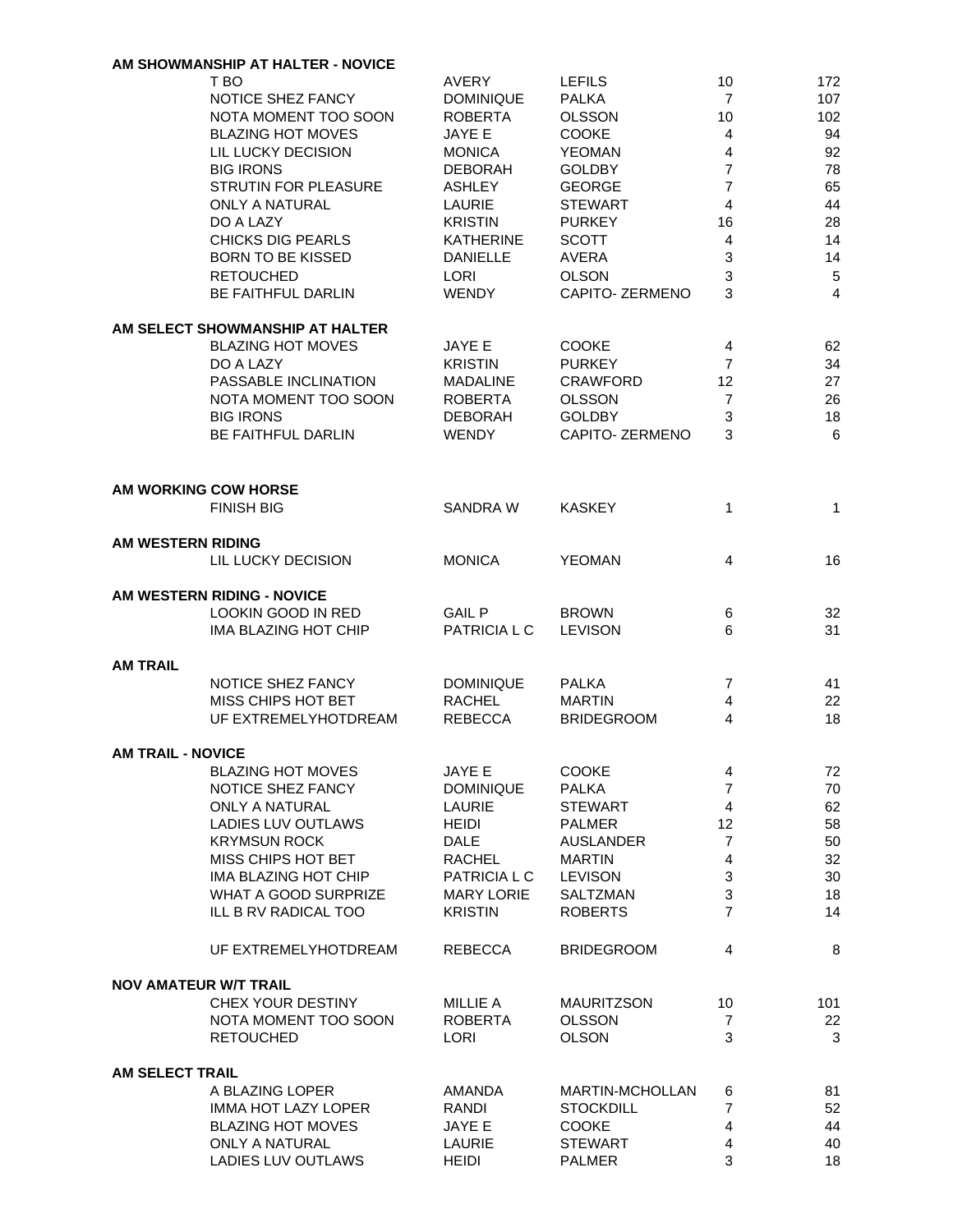|                     | <b>KRYMSUN ROCK</b>                        | <b>DALE</b>                  | <b>AUSLANDER</b>  | 4              | 16             |
|---------------------|--------------------------------------------|------------------------------|-------------------|----------------|----------------|
|                     | ILL B RV RADICAL TOO                       | <b>KRISTIN</b>               | <b>ROBERTS</b>    | $\overline{7}$ | 16             |
|                     | <b>WHAT A GOOD SURPRIZE</b>                | <b>MARY LORIE</b>            | SALTZMAN          | 3              | 10             |
|                     |                                            |                              |                   |                |                |
|                     |                                            |                              |                   |                |                |
|                     |                                            |                              |                   |                |                |
|                     | AM WESTERN HORSEMANSHIP                    |                              |                   |                |                |
|                     | LIL LUCKY DECISION                         | <b>MONICA</b>                | <b>YEOMAN</b>     | 4              | 28             |
|                     | NOTICE SHEZ FANCY                          | <b>DOMINIQUE</b>             | <b>PALKA</b>      | $\overline{7}$ | 23             |
|                     | T BO                                       | <b>AVERY</b>                 | <b>LEFILS</b>     | $\overline{4}$ | 18             |
|                     | <b>BORN TO BE KISSED</b>                   | <b>DANIELLE</b>              | <b>AVERA</b>      | 3              | 10             |
|                     |                                            |                              |                   |                |                |
|                     | AM WESTERN HORSEMANSHIP - NOVICE           |                              |                   |                |                |
|                     | THEE REDZONE                               | <b>BRANDY GATES HALLADAY</b> |                   | 4              | 96             |
|                     | <b>BLAZING HOT MOVES</b>                   | JAYE E                       | <b>COOKE</b>      | 4              | 96             |
|                     | T BO                                       | <b>AVERY</b>                 | <b>LEFILS</b>     | 10             | 75             |
|                     | <b>ONLY A NATURAL</b>                      | LAURIE                       | <b>STEWART</b>    | $\overline{4}$ | 68             |
|                     | STRUTIN FOR PLEASURE                       | <b>ASHLEY</b>                | <b>GEORGE</b>     | $\overline{7}$ | 59             |
|                     | NOTICE SHEZ FANCY                          | <b>DOMINIQUE</b>             | <b>PALKA</b>      | 7              | 58             |
|                     | <b>JUST LET IT BEE</b>                     | <b>JOELY W</b>               | <b>DELVECCHIO</b> | 4              | 26             |
|                     | <b>HESSOUTHERNCHOCOLATE</b>                | <b>VICTORIA</b>              | LOVE              | 4              | 12             |
|                     | ILL B RV RADICAL TOO                       | <b>KRISTIN</b>               | <b>ROBERTS</b>    | 7              | 12             |
|                     | <b>BORN TO BE KISSED</b>                   | <b>DANIELLE</b>              | <b>AVERA</b>      | 3              | 9              |
|                     | <b>BE FAITHFUL DARLIN</b>                  | <b>WENDY</b>                 | CAPITO-ZERMENO    | 3              | 8              |
|                     | WHAT A GOOD SURPRIZE                       | <b>MARY LORIE</b>            | SALTZMAN          | 3              | 6              |
|                     |                                            |                              |                   |                |                |
|                     | AM WALK TROT WESTERN HORSEMANSHIP - NOVICE |                              |                   |                |                |
|                     | CHEX YOUR DESTINY                          | <b>MILLIE A</b>              | <b>MAURITZSON</b> | 10             | 75             |
|                     | NOTA MOMENT TOO SOON                       | <b>ROBERTA</b>               | <b>OLSSON</b>     | $\overline{7}$ | 28             |
|                     | T BO                                       | KIM R                        | <b>SAMS</b>       | 10             | 14             |
|                     | <b>BIG IRONS</b>                           | <b>DEBORAH</b>               | <b>GOLDBY</b>     | 3              | 12             |
|                     | <b>RETOUCHED</b>                           | <b>LORI</b>                  | <b>OLSON</b>      | 3              | 4              |
|                     | AM SELECT WESTERN HORSEMANSHIP             |                              |                   |                |                |
|                     | PASSABLE INCLINATION                       | <b>MADALINE</b>              | <b>CRAWFORD</b>   | 12             | 46             |
|                     | <b>IMMA HOT LAZY LOPER</b>                 | RANDI                        | <b>STOCKDILL</b>  | $\overline{7}$ | 44             |
|                     | <b>BLAZING HOT MOVES</b>                   | <b>JAYE E</b>                | <b>COOKE</b>      | 4              | 40             |
|                     | A BLAZING LOPER                            | AMANDA                       | MARTIN-MCHOLLAN   | 6              | 35             |
|                     | <b>ONLY A NATURAL</b>                      | LAURIE                       | <b>STEWART</b>    | 4              | 26             |
|                     | <b>MOON ME</b>                             | LAUREL                       | <b>BROWER</b>     | 3              | 18             |
|                     |                                            |                              |                   | 3              | 16             |
|                     | WHAT A GOOD SURPRIZE                       | <b>MARY LORIE</b>            | SALTZMAN          |                |                |
|                     | ILL B RV RADICAL TOO                       | <b>KRISTIN</b>               | <b>ROBERTS</b>    | $\overline{7}$ | 16             |
|                     | <b>JUST LET IT BEE</b>                     | <b>JOELY W</b>               | <b>DELVECCHIO</b> | 4              | 8              |
| AM WESTERN PLEASURE |                                            |                              |                   |                |                |
|                     | T BO                                       | <b>AVERY</b>                 | <b>LEFILS</b>     | 4              | 24             |
|                     | LIL LUCKY DECISION                         | <b>MONICA</b>                | <b>YEOMAN</b>     | 4              | 14             |
|                     | NOTICE SHEZ FANCY                          | <b>DOMINIQUE</b>             | <b>PALKA</b>      | 3              | 1              |
|                     | AM WESTERN PLEASURE - NOVICE               |                              |                   |                |                |
|                     | LIL LUCKY DECISION                         | <b>MONICA</b>                | <b>YEOMAN</b>     | 4              | 56             |
|                     | T BO                                       | AVERY                        | <b>LEFILS</b>     | 4              | 52             |
|                     | LINDA MADE ME LISTEN                       | BRANDY GATES HALLADAY        |                   | 6              | 50             |
|                     | <b>HESSOUTHERNCHOCOLATE</b>                | <b>VICTORIA</b>              | <b>LOVE</b>       | $\overline{4}$ | 34             |
|                     | NV MY HOT ROD                              | <b>TONI J</b>                | SANDRIDGE         | 9              | 31             |
|                     |                                            |                              |                   |                |                |
|                     | <b>IMA BLAZING HOT CHIP</b>                | PATRICIA L C                 | <b>LEVISON</b>    | 3              | 16             |
|                     | MISS CHIPS HOT BET                         | <b>RACHEL</b>                | <b>MARTIN</b>     | 4              | 14             |
|                     | STRUTIN FOR PLEASURE                       | <b>ASHLEY</b>                | <b>GEORGE</b>     | 3              | 11             |
|                     | LOOKIN GOOD IN RED                         | <b>GAIL P</b>                | <b>BROWN</b>      | 6              | 10             |
|                     | <b>BORN TO BE KISSED</b>                   | <b>DANIELLE</b>              | AVERA             | 3              | 5              |
|                     | SHES A SOUTHERN ROSE                       | <b>KEVIN</b>                 | <b>KNOWLTON</b>   | $\mathbf 3$    | 4              |
|                     | UF EXTREMELYHOTDREAM                       | REBECCA                      | <b>BRIDEGROOM</b> | $\overline{4}$ | $\overline{4}$ |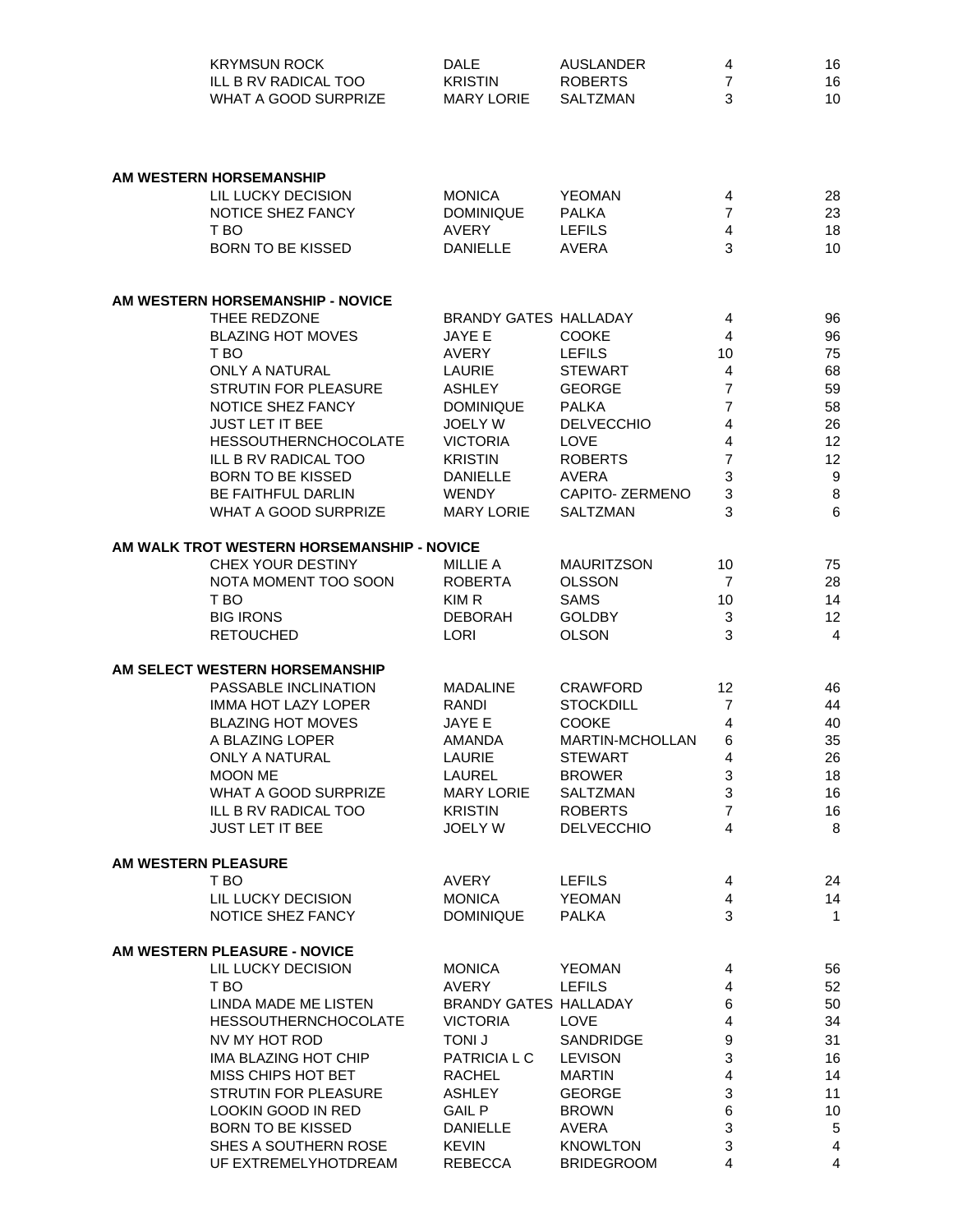|                   | <b>NOV AMATEUR W/T WESTERN PL</b>  |                      |                   |                  |                |
|-------------------|------------------------------------|----------------------|-------------------|------------------|----------------|
|                   | T BO                               | KIM R                | <b>SAMS</b>       | 10               | 79             |
|                   | CHEX YOUR DESTINY                  | <b>MILLIE A</b>      | <b>MAURITZSON</b> | 10               | 47             |
|                   | NOTA MOMENT TOO SOON               | <b>ROBERTA</b>       | <b>OLSSON</b>     | $\overline{7}$   | 20             |
|                   | <b>RETOUCHED</b>                   | <b>LORI</b>          | <b>OLSON</b>      | 3                | $\overline{4}$ |
|                   |                                    |                      |                   |                  |                |
|                   | AM SELECT WESTERN PLEASURE         |                      |                   |                  |                |
|                   | THE WHOO                           | <b>LINDA BALL</b>    | <b>SARGENT</b>    | 9                | 98             |
|                   | LADIES LUV OUTLAWS                 | <b>HEIDI</b>         | <b>PALMER</b>     | $\boldsymbol{9}$ | 31             |
|                   | SITTIN ON MY LAZYBOY               | <b>JEANETTE</b>      | <b>EVANS</b>      | $\overline{4}$   | 26             |
|                   | <b>ONLY A NATURAL</b>              | <b>LAURIE</b>        | <b>STEWART</b>    | 4                | 10             |
|                   |                                    |                      |                   |                  |                |
|                   | AM AMATEUR RANCH HORSE RIDING      |                      |                   |                  |                |
|                   | A GUNNIN AFFAIR                    | <b>LESLIE R</b>      | KALBACH           | 12               | 78             |
|                   |                                    |                      |                   |                  |                |
|                   | <b>BLAZING SMOKEY JOE</b>          | LESLIE R             | <b>KALBACH</b>    | 12               | 61             |
|                   | <b>FANTASIZE THIS CHIC</b>         | <b>JILL NICOLE</b>   | <b>SMITH</b>      | 10               | 35             |
|                   |                                    |                      |                   |                  |                |
|                   | <b>L1 AMATEUR RANCH RIDING</b>     |                      |                   |                  |                |
|                   | <b>BLAZING HOT MOVES</b>           | JAYE E               | <b>COOKE</b>      | 4                | 16             |
|                   | <b>STRUTIN FOR PLEASURE</b>        | <b>ASHLEY</b>        | <b>GEORGE</b>     | 4                | 8              |
|                   |                                    |                      |                   |                  |                |
|                   | AM HUNTER UNDER SADDLE             |                      |                   |                  |                |
|                   | <b>CHICKS DIG PEARLS</b>           | <b>KATHERINE</b>     | <b>SCOTT</b>      | 4                | 32             |
|                   | <b>HESSOUTHERNCHOCOLATE</b>        | <b>VICTORIA</b>      | <b>LOVE</b>       | 4                | 24             |
|                   | NOTICE SHEZ FANCY                  | <b>DOMINIQUE</b>     | <b>PALKA</b>      | $\overline{4}$   | 16             |
|                   |                                    |                      |                   |                  |                |
|                   | <b>MADE LIKE A STETSON</b>         | <b>ABIGAIL MARIE</b> | <b>GRAHAM</b>     | 4                | 8              |
|                   |                                    |                      |                   |                  |                |
|                   | AM HUNTER UNDER SADDLE - NOVICE    |                      |                   |                  |                |
|                   | <b>BLAZING HOT MOVES</b>           | JAYE E               | <b>COOKE</b>      | 4                | 64             |
|                   | JUST LET IT BEE                    | <b>JOELY W</b>       | <b>DELVECCHIO</b> | 4                | 54             |
|                   | <b>HESSOUTHERNCHOCOLATE</b>        | <b>VICTORIA</b>      | <b>LOVE</b>       | 4                | 54             |
|                   | <b>CHICKS DIG PEARLS</b>           | <b>KATHERINE</b>     | <b>SCOTT</b>      | 4                | 48             |
|                   | NOTICE SHEZ FANCY                  | <b>DOMINIQUE</b>     | <b>PALKA</b>      | $\overline{7}$   | 43             |
|                   |                                    |                      |                   |                  |                |
|                   | <b>ITS SOUTHERN PRIDE</b>          | <b>KEVIN</b>         | <b>KNOWLTON</b>   | 13               | 37             |
|                   | MISS CHIPS HOT BET                 | <b>RACHEL</b>        | <b>MARTIN</b>     | $\overline{4}$   | 28             |
|                   |                                    |                      |                   |                  |                |
|                   | UF EXTREMELYHOTDREAM               | <b>REBECCA</b>       | <b>BRIDEGROOM</b> | 4                | 14             |
|                   | <b>ONLY A NATURAL</b>              | <b>LAURIE</b>        | <b>STEWART</b>    | 4                | 14             |
|                   | <b>JUST LET IT BEE</b>             | <b>JOELY W</b>       | <b>DELVECCHIO</b> | 3                | 12             |
|                   | UF A REASON TO MOVE                | <b>JOELY W</b>       | <b>DELVECCHIO</b> | 3                | 10             |
|                   | STRUTIN FOR PLEASURE               | <b>ASHLEY</b>        | <b>GEORGE</b>     | 3                | $\overline{7}$ |
|                   |                                    |                      |                   |                  |                |
|                   | L1 AMATEUR W/T HUNTER UNDER SADDLE |                      |                   |                  |                |
|                   | <b>BIG IRONS</b>                   | <b>DEBORAH</b>       | <b>GOLDBY</b>     | 7                | 28             |
|                   | NOTA MOMENT TOO SOON               | <b>ROBERTA</b>       | <b>OLSSON</b>     | 7                | 14             |
|                   | YOU DIG MY STYLE                   | ANDREA               | <b>MCELROY</b>    | 3                | 3              |
|                   |                                    |                      |                   |                  |                |
|                   | AM SELECT HUNTER UNDER SADDLE      |                      |                   |                  |                |
|                   | <b>HOT LOOKING ASSETS</b>          | <b>AMANDA</b>        | MARTIN-MCHOLLAN   | 9                | 70             |
|                   | <b>KRUZE ON OVER</b>               | <b>KELLEY</b>        | <b>CHRISTY</b>    | 4                | 56             |
|                   | JUST LET IT BEE                    | <b>JOELY W</b>       | <b>DELVECCHIO</b> | 4                | 26             |
|                   | <b>BLAZING HOT MOVES</b>           | JAYE E               | <b>COOKE</b>      | $\overline{4}$   | 26             |
|                   | <b>BLAZIN IRONS</b>                | <b>KATHRYN K</b>     | <b>TURNER</b>     | 16               | 23             |
|                   | <b>GOOD LOOKIN MECHANIC</b>        | ANNE L               | <b>PRINCE</b>     | 3                | 16             |
|                   |                                    |                      |                   |                  |                |
|                   | <b>IMMA HOT LAZY LOPER</b>         | RANDI                | <b>STOCKDILL</b>  | 10               | 14             |
|                   | A BLAZING LOPER                    | AMANDA               | MARTIN-MCHOLLAN   | 3                | 10             |
|                   |                                    |                      |                   |                  |                |
| AM WORKING HUNTER |                                    |                      |                   |                  |                |
|                   | <b>SO PRICELESS</b>                | <b>AMY</b>           | <b>AVALOS</b>     | 12               | 98             |
|                   |                                    |                      |                   |                  |                |

**AM WORKING HUNTER - NOVICE**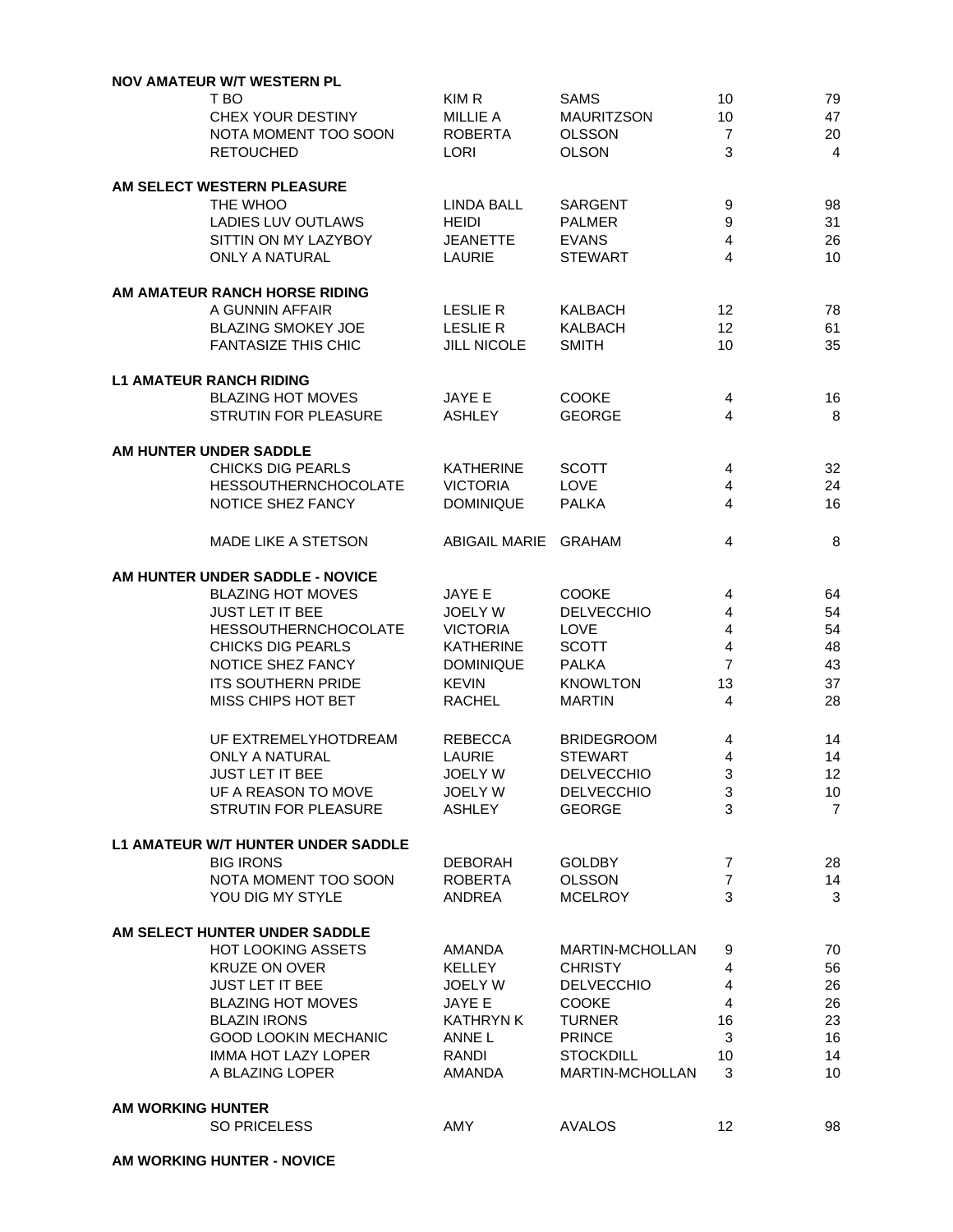|                       | <b>SO PRICELESS</b>                        | AMY                              | <b>AVALOS</b>                  | 12                               | 55              |
|-----------------------|--------------------------------------------|----------------------------------|--------------------------------|----------------------------------|-----------------|
|                       |                                            |                                  |                                |                                  |                 |
| <b>AM HUNTER HACK</b> | <b>SO PRICELESS</b>                        | <b>AMY</b>                       | AVALOS                         | 9                                | 56              |
|                       |                                            |                                  |                                |                                  |                 |
|                       | <b>AM HUNTER HACK - NOVICE</b>             |                                  |                                |                                  |                 |
|                       | <b>SO PRICELESS</b>                        | <b>AMY</b>                       | AVALOS                         | 3                                | 16              |
|                       |                                            |                                  |                                |                                  |                 |
|                       | AM HUNT SEAT EQUITATION                    |                                  |                                |                                  |                 |
|                       | T BO<br>NOTICE SHEZ FANCY                  | <b>AVERY</b><br><b>DOMINIQUE</b> | <b>LEFILS</b><br><b>PALKA</b>  | 10<br>$\overline{7}$             | 32<br>31        |
|                       | MADE LIKE A STETSON                        | ABIGAIL MARIE                    | <b>GRAHAM</b>                  | 4                                | 16              |
|                       |                                            |                                  |                                |                                  |                 |
|                       |                                            |                                  |                                |                                  |                 |
|                       | AM HUNT SEAT EQUITATION - NOVICE           |                                  |                                |                                  |                 |
|                       | NOTICE SHEZ FANCY                          | <b>DOMINIQUE</b>                 | <b>PALKA</b>                   | $\overline{7}$                   | 61              |
|                       | <b>IMMA HOT LAZY LOPER</b>                 | RANDI                            | <b>STOCKDILL</b>               | 10                               | 53              |
|                       | <b>JUST LET IT BEE</b>                     | <b>JOELY W</b>                   | <b>DELVECCHIO</b>              | $\overline{4}$                   | 52              |
|                       | <b>HESSOUTHERNCHOCOLATE</b>                | <b>VICTORIA</b>                  | <b>LOVE</b>                    | $\overline{4}$                   | 32              |
|                       | UF EXTREMELYHOTDREAM                       | <b>REBECCA</b>                   | <b>BRIDEGROOM</b>              | 4                                | 24              |
|                       | MISS CHIPS HOT BET                         | <b>RACHEL</b>                    | <b>MARTIN</b>                  | 4                                | 16              |
|                       | ONLY A NATURAL                             | <b>LAURIE</b>                    | <b>STEWART</b>                 | 4                                | $\bf 8$         |
|                       | UF A REASON TO MOVE                        | <b>JOELY W</b>                   | <b>DELVECCHIO</b>              | 3                                | $\,6$           |
|                       | <b>STRUTIN FOR PLEASURE</b>                | <b>ASHLEY</b>                    | <b>GEORGE</b>                  | 3                                | $\mathbf{1}$    |
|                       |                                            |                                  |                                |                                  |                 |
|                       | AM WALK TROT HUNT SEAT EQUITATION - NOVICE |                                  |                                |                                  |                 |
|                       | <b>BIG IRONS</b><br>NOTA MOMENT TOO SOON   | <b>DEBORAH</b><br><b>ROBERTA</b> | <b>GOLDBY</b><br><b>OLSSON</b> | $\overline{7}$<br>$\overline{7}$ | 28<br>14        |
|                       |                                            |                                  |                                |                                  |                 |
|                       | AM SELECT HUNT SEAT EQUITATION             |                                  |                                |                                  |                 |
|                       | A BLAZING LOPER                            | <b>AMANDA</b>                    | MARTIN-MCHOLLAN                | 9                                | 50              |
|                       | <b>IMMA HOT LAZY LOPER</b>                 | RANDI                            | <b>STOCKDILL</b>               | 13                               | 42              |
|                       | <b>BLAZING HOT MOVES</b>                   | <b>JAYE E</b>                    | <b>COOKE</b>                   | 4                                | 34              |
|                       | <b>JUST LET IT BEE</b>                     | <b>JOELY W</b>                   | <b>DELVECCHIO</b>              | 4                                | 32              |
|                       |                                            |                                  |                                |                                  |                 |
|                       | UF A REASON TO MOVE                        | <b>JOELY W</b>                   | <b>DELVECCHIO</b>              | 6                                | 23              |
|                       | <b>HOT LOOKING ASSETS</b>                  | <b>AMANDA</b>                    | <b>MARTIN-MCHOLLAN</b>         | 6                                | 21              |
|                       | <b>ONLY A NATURAL</b>                      | <b>LAURIE</b>                    | <b>STEWART</b>                 | 4                                | 14              |
|                       | <b>BLAZIN IRONS</b>                        | <b>KATHRYN K</b>                 | <b>TURNER</b>                  | 4                                | 10 <sup>°</sup> |
|                       | <b>GOOD LOOKIN MECHANIC</b>                | ANNE L                           | <b>PRINCE</b>                  | 3                                | 8               |
|                       | AM EQUITATION OVER FENCES                  |                                  |                                |                                  |                 |
|                       | <b>SO PRICELESS</b>                        | <b>AMY</b>                       | <b>AVALOS</b>                  | $12 \overline{ }$                | 86              |
|                       |                                            |                                  |                                |                                  |                 |
|                       | AM EQUITATION OVER FENCES - NOVICE         |                                  |                                |                                  |                 |
|                       | <b>SO PRICELESS</b>                        | AMY                              | <b>AVALOS</b>                  | 12                               | 59              |
| AM PLEASURE DRIVING   |                                            |                                  |                                |                                  |                 |
|                       | <b>GOOD LOOKIN MECHANIC</b>                | ANNE L                           | <b>PRINCE</b>                  | 3                                | 9               |
|                       |                                            |                                  |                                |                                  |                 |
|                       | AM PERFORMANCE HALTER MARES                |                                  |                                |                                  |                 |
|                       | <b>KRUZE ON OVER</b>                       | <b>KELLEY</b>                    | <b>CHRISTY</b>                 | 4                                | 40              |
|                       | <b>BLAZING HOT MOVES</b>                   | JAYE E                           | <b>COOKE</b>                   | 4                                | 30              |
|                       | ILL B RV RADICAL TOO                       | <b>KRISTIN</b>                   | <b>ROBERTS</b>                 | $\overline{4}$                   | 24              |
|                       | NOTICE SHEZ FANCY                          | <b>DOMINIQUE</b>                 | <b>PALKA</b>                   | $\overline{7}$                   | 22              |
|                       | SHES A SOUTHERN ROSE                       | <b>KEVIN</b>                     | <b>KNOWLTON</b>                | 3                                | $\overline{4}$  |
|                       | <b>BORN TO BE KISSED</b>                   | <b>DANIELLE</b>                  | <b>AVERA</b>                   | 3                                | $\overline{4}$  |
|                       | AM PERFORMANCE HALTER MARES - NOVICE       |                                  |                                |                                  |                 |
|                       | <b>CHICKS DIG PEARLS</b>                   | <b>KATHERINE</b>                 | <b>SCOTT</b>                   | 4                                | 54              |
|                       | <b>BLAZING HOT MOVES</b>                   | JAYE E                           | <b>COOKE</b>                   | 4                                | 48              |
|                       |                                            |                                  |                                |                                  |                 |